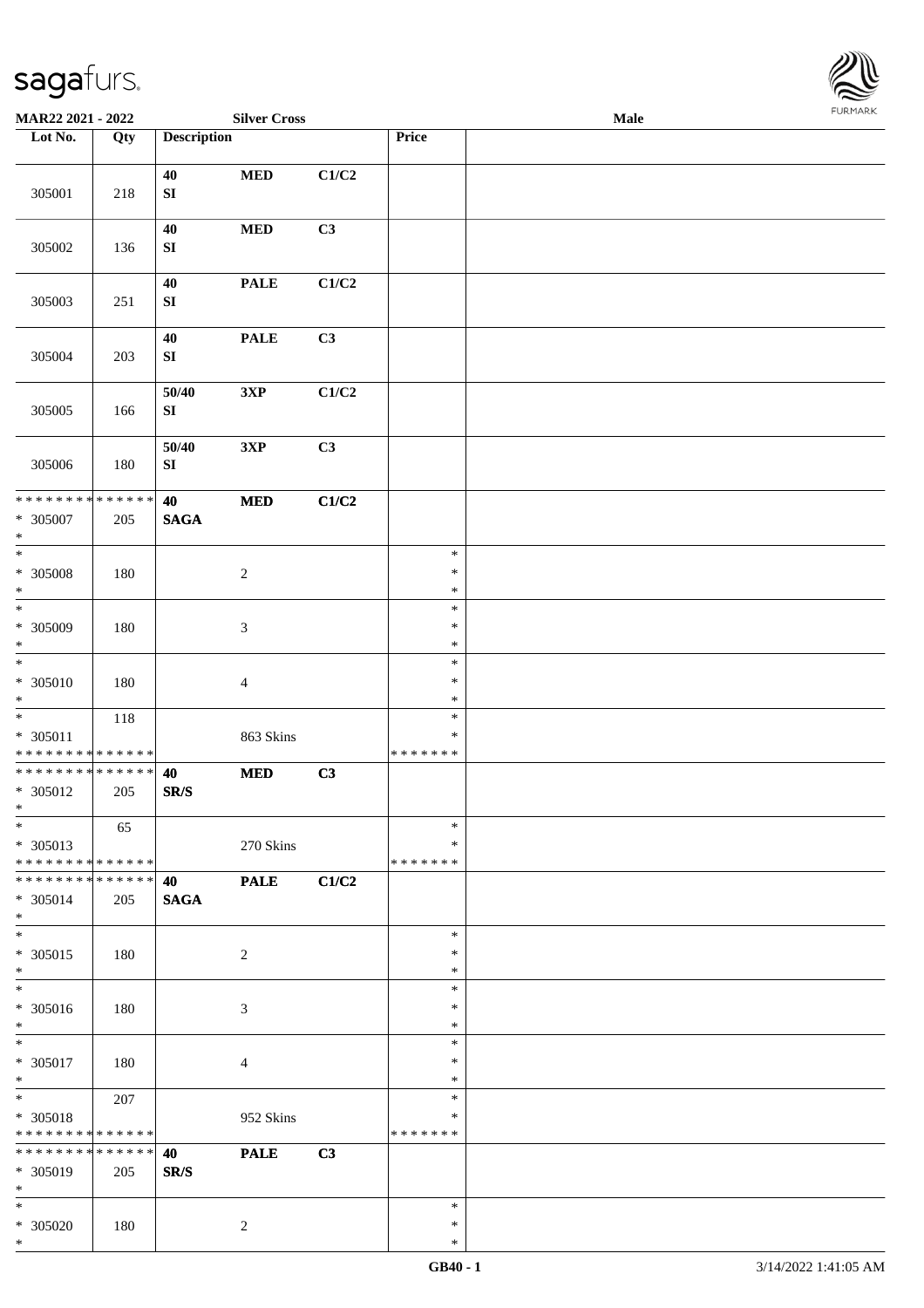

| MAR22 2021 - 2022           |     |                    | <b>Silver Cross</b> |                |               | <b>Male</b> |  |  |  |  |
|-----------------------------|-----|--------------------|---------------------|----------------|---------------|-------------|--|--|--|--|
| Lot No.                     | Qty | <b>Description</b> |                     |                | Price         |             |  |  |  |  |
| $*$                         | 57  | 40                 | <b>PALE</b>         | C3             | $\ast$        |             |  |  |  |  |
| $* 305021$                  |     | SR/S               |                     |                | $\ast$        |             |  |  |  |  |
| * * * * * * * * * * * * * * |     |                    |                     |                | *******       |             |  |  |  |  |
|                             |     | 50/40              | 3XP                 | C1/C2          |               |             |  |  |  |  |
| 305022                      | 202 | SR/S               |                     |                |               |             |  |  |  |  |
|                             |     | 50/40              | 2XP/3XP             | C <sub>2</sub> |               |             |  |  |  |  |
| 305023                      | 76  | IA                 | <b>CHIP</b>         |                |               |             |  |  |  |  |
|                             |     |                    |                     |                |               |             |  |  |  |  |
| * * * * * * * * * * * * * * |     | 40                 | <b>MED</b>          | C1/C2          |               |             |  |  |  |  |
| $* 305024$                  | 205 | <b>SROY</b>        |                     |                |               |             |  |  |  |  |
| $*$                         |     |                    |                     |                |               |             |  |  |  |  |
| $*$                         | 141 |                    |                     |                | $\ast$        |             |  |  |  |  |
| * 305025                    |     |                    | 346 Skins           |                | ∗             |             |  |  |  |  |
| * * * * * * * * * * * * * * |     |                    |                     |                | *******       |             |  |  |  |  |
| * * * * * * * * * * * * * * |     | 40                 | <b>PALE</b>         | C1/C2          |               |             |  |  |  |  |
| * 305026                    | 205 | <b>SROY</b>        |                     |                |               |             |  |  |  |  |
| $\ast$                      |     |                    |                     |                |               |             |  |  |  |  |
| $\ast$                      |     |                    |                     |                | $\ast$        |             |  |  |  |  |
| $* 305027$                  | 180 |                    | 2                   |                | $\ast$        |             |  |  |  |  |
| $*$                         |     |                    |                     |                | $\ast$        |             |  |  |  |  |
| $\ast$                      | 111 |                    |                     |                | $\ast$        |             |  |  |  |  |
| $* 305028$                  |     |                    | 496 Skins           |                | ∗             |             |  |  |  |  |
| * * * * * * * * * * * * * * |     |                    |                     |                | * * * * * * * |             |  |  |  |  |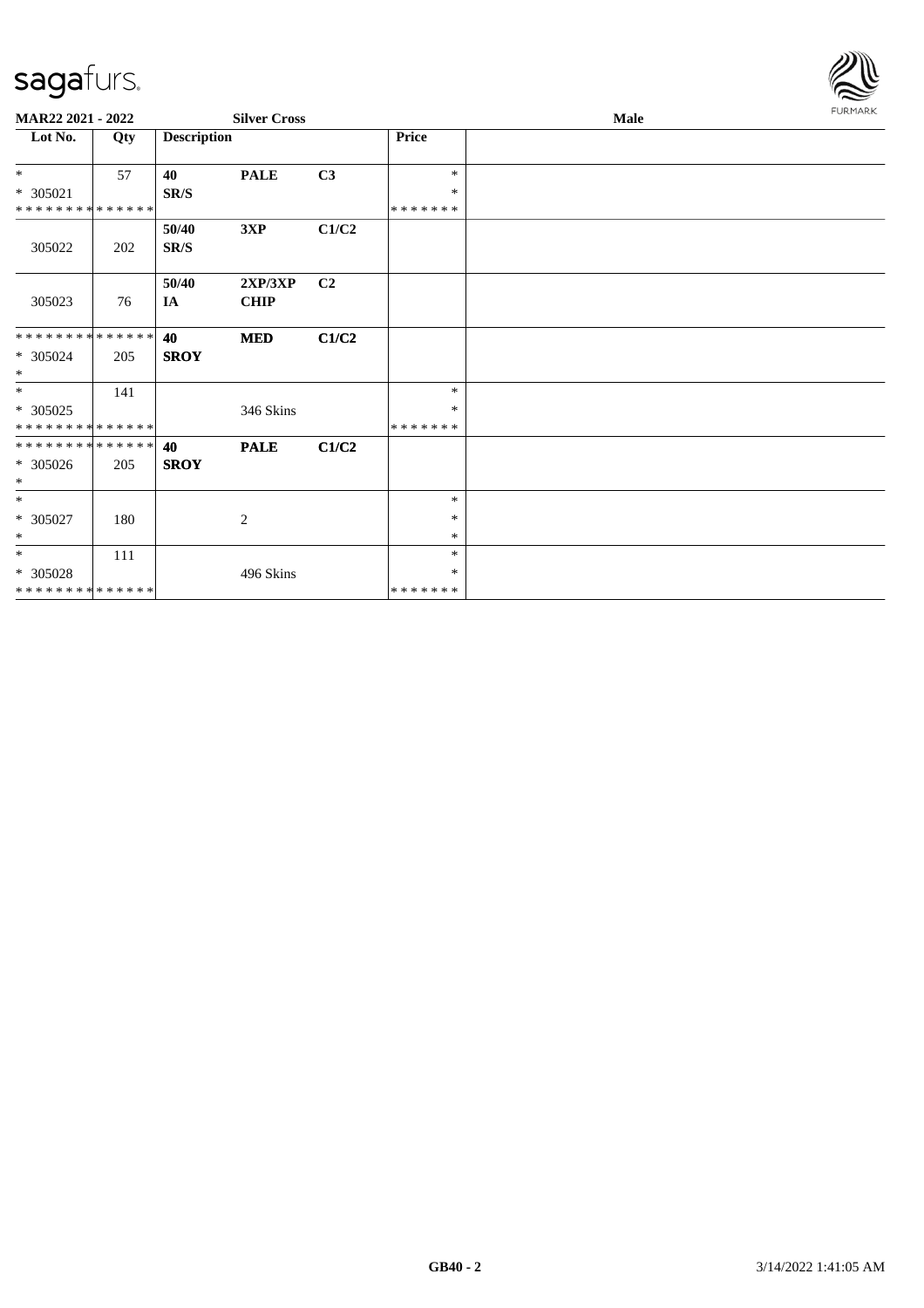

| MAR22 2021 - 2022                                                     |     |                                | <b>Silver Cross</b>    |       |                                   | Male |  |
|-----------------------------------------------------------------------|-----|--------------------------------|------------------------|-------|-----------------------------------|------|--|
| Lot No.                                                               | Qty | <b>Description</b>             |                        |       | Price                             |      |  |
| 305081                                                                | 147 | 40/30<br>SI                    | $\mathbf{X}\mathbf{D}$ | C2    |                                   |      |  |
| * * * * * * * * * * * * * *<br>* 305082<br>$\ast$                     | 245 | 30<br>SI                       | <b>MED</b>             | C1/C2 |                                   |      |  |
| $\overline{\phantom{0}}$<br>* 305083<br>$\ast$                        | 220 |                                | $\overline{c}$         |       | $\ast$<br>$\ast$<br>$\ast$        |      |  |
| $\overline{\phantom{a}^*}$<br>* 305084<br>* * * * * * * * * * * * * * | 126 |                                | 591 Skins              |       | $\ast$<br>*<br>* * * * * * *      |      |  |
| * * * * * * * * * * * * * *<br>* 305085<br>$\ast$                     | 225 | 30<br>${\bf S}{\bf I}$         | <b>MED</b>             | C3    |                                   |      |  |
| $\ast$<br>$* 305086$<br>* * * * * * * * * * * * * *                   | 56  |                                | 281 Skins              |       | $\ast$<br>$\ast$<br>* * * * * * * |      |  |
| * * * * * * * * * * * * * *<br>* 305087<br>$\ast$                     | 245 | 30<br>SI                       | <b>PALE</b>            | C1/C2 |                                   |      |  |
| $\ast$<br>$* 305088$<br>$\ast$                                        | 220 |                                | $\sqrt{2}$             |       | $\ast$<br>$\ast$<br>*             |      |  |
| $\ast$<br>* 305089<br>* * * * * * * * * * * * * *                     | 160 |                                | 625 Skins              |       | $\ast$<br>∗<br>* * * * * * *      |      |  |
| 305090                                                                | 221 | 30<br>${\bf S}{\bf I}$         | <b>PALE</b>            | C3    |                                   |      |  |
| **************<br>* 305091<br>$\ast$                                  | 225 | 30<br>SI                       | $\mathbf{X}\mathbf{P}$ | C1/C2 |                                   |      |  |
| $\ast$<br>$* 305092$<br>**************                                | 117 |                                | 342 Skins              |       | $\ast$<br>$\ast$<br>* * * * * * * |      |  |
| 305093                                                                | 152 | 30<br>SI                       | $\mathbf{X}\mathbf{P}$ | C3    |                                   |      |  |
| * * * * * * * * * * * * * *<br>* 305094<br>$\ast$                     | 245 | 30<br>SI                       | 3XP                    | C1/C2 |                                   |      |  |
| $\ast$<br>* 305095<br>* * * * * * * * * * * * * *                     | 146 |                                | 391 Skins              |       | $\ast$<br>∗<br>* * * * * * *      |      |  |
| 305096                                                                | 197 | 30<br>SI                       | 3XP                    | C3    |                                   |      |  |
| 305097                                                                | 123 | 30<br>$\mathbf{I}\mathbf{B}$   | 2XP/3XP<br>WB1         | C2    |                                   |      |  |
| * * * * * * * * * * * * * * *<br>* 305098<br>$\ast$                   | 225 | 30 <sup>°</sup><br><b>SAGA</b> | <b>MED</b>             | C1    |                                   |      |  |
| $\ast$<br>* 305099<br>* * * * * * * * * * * * * *                     | 65  |                                | 290 Skins              |       | $\ast$<br>∗<br>* * * * * * *      |      |  |
| * * * * * * * * * * * * * *<br>* 305100<br>$\ast$                     | 225 | 30<br><b>SAGA</b>              | <b>MED</b>             | C2    |                                   |      |  |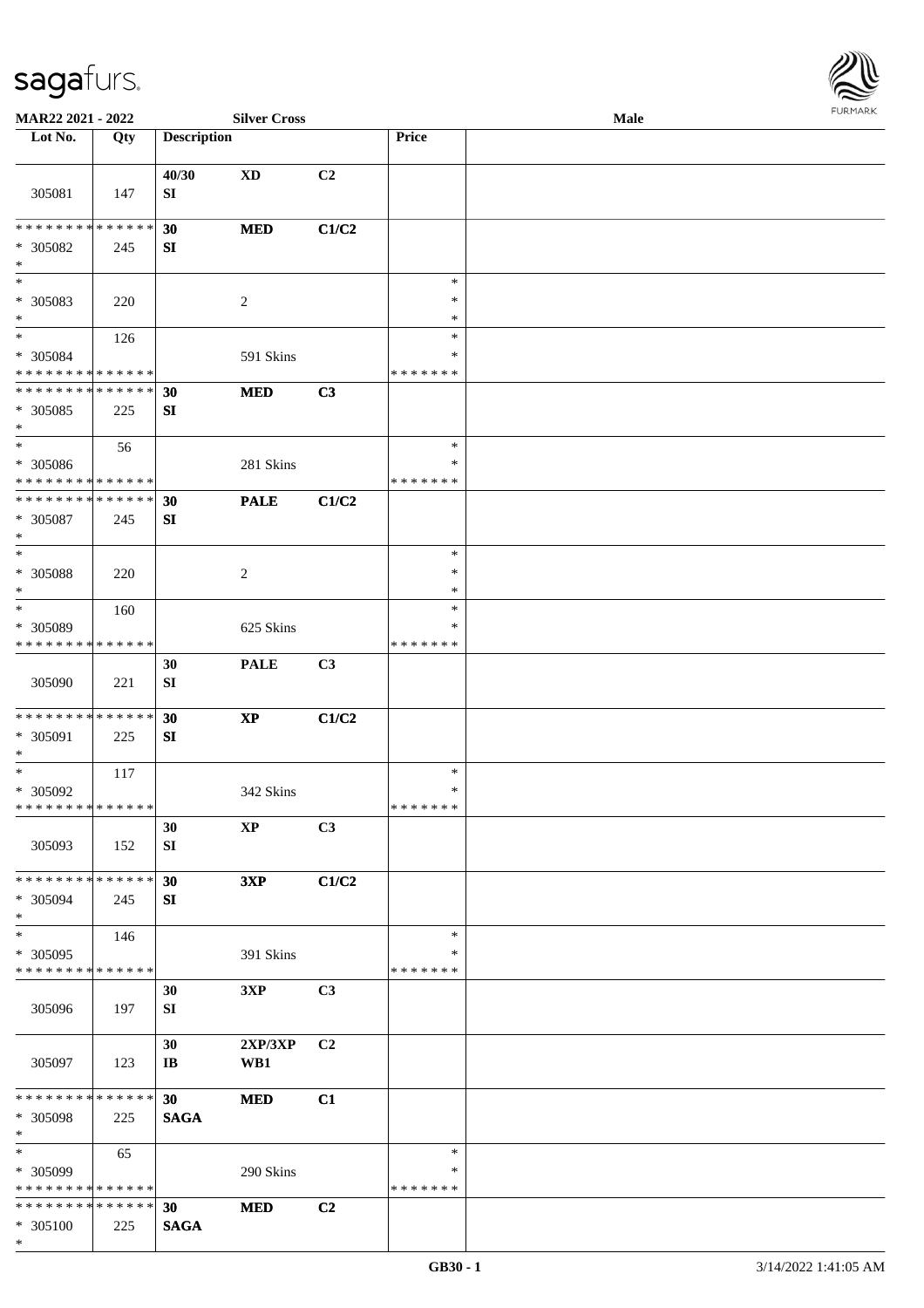

| MAR22 2021 - 2022             |     |                    | <b>Silver Cross</b>    |                |               | Male | 101111111111 |
|-------------------------------|-----|--------------------|------------------------|----------------|---------------|------|--------------|
| Lot No.                       | Qty | <b>Description</b> |                        |                | Price         |      |              |
|                               |     |                    |                        |                |               |      |              |
| $*$                           |     | 30                 | <b>MED</b>             | C <sub>2</sub> | $\ast$        |      |              |
| * 305101                      | 200 | <b>SAGA</b>        |                        |                | $\ast$        |      |              |
| $\ast$                        |     |                    |                        |                | $\ast$        |      |              |
| $*$                           |     |                    |                        |                | $\ast$        |      |              |
|                               |     |                    |                        |                |               |      |              |
| $* 305102$                    | 200 |                    | 3                      |                | $\ast$        |      |              |
| $\ast$                        |     |                    |                        |                | $\ast$        |      |              |
|                               | 190 |                    |                        |                | $\ast$        |      |              |
| * 305103                      |     |                    | 815 Skins              |                | *             |      |              |
| * * * * * * * * * * * * * *   |     |                    |                        |                | *******       |      |              |
| * * * * * * * * * * * * * * * |     |                    | <b>MED</b>             | C3             |               |      |              |
|                               |     | 30                 |                        |                |               |      |              |
| * 305104                      | 225 | SR/S               |                        |                |               |      |              |
| $*$                           |     |                    |                        |                |               |      |              |
| $\overline{\phantom{0}}$      |     |                    |                        |                | $\ast$        |      |              |
| $* 305105$                    | 200 |                    | $\overline{2}$         |                | $\ast$        |      |              |
| $*$                           |     |                    |                        |                | $\ast$        |      |              |
| $*$                           |     |                    |                        |                | $\ast$        |      |              |
|                               | 143 |                    |                        |                |               |      |              |
| $* 305106$                    |     |                    | 568 Skins              |                | $\ast$        |      |              |
| * * * * * * * * * * * * * *   |     |                    |                        |                | *******       |      |              |
| ******** <mark>******</mark>  |     | 30                 | <b>PALE</b>            | C1             |               |      |              |
| $* 305107$                    | 225 | <b>SAGA</b>        |                        |                |               |      |              |
| $*$                           |     |                    |                        |                |               |      |              |
| $*$                           | 146 |                    |                        |                | $\ast$        |      |              |
|                               |     |                    |                        |                |               |      |              |
| * 305108                      |     |                    | 371 Skins              |                | $\ast$        |      |              |
| * * * * * * * * * * * * * *   |     |                    |                        |                | *******       |      |              |
| * * * * * * * * * * * * * * * |     | 30                 | <b>PALE</b>            | C2             |               |      |              |
| * 305109                      | 225 | <b>SAGA</b>        |                        |                |               |      |              |
| $*$                           |     |                    |                        |                |               |      |              |
| $*$                           |     |                    |                        |                | $\ast$        |      |              |
|                               |     |                    |                        |                |               |      |              |
| * 305110                      | 200 |                    | $\sqrt{2}$             |                | $\ast$        |      |              |
| $*$                           |     |                    |                        |                | $\ast$        |      |              |
| $*$                           |     |                    |                        |                | $\ast$        |      |              |
| $* 305111$                    | 200 |                    | $\mathfrak{Z}$         |                | $\ast$        |      |              |
| $*$                           |     |                    |                        |                | $\ast$        |      |              |
| $*$                           |     |                    |                        |                | $\ast$        |      |              |
|                               |     |                    |                        |                |               |      |              |
| $* 305112$                    | 200 |                    | 4                      |                | $\ast$        |      |              |
| $*$ $-$                       |     |                    |                        |                | $\ast$        |      |              |
| $*$                           | 121 |                    |                        |                | $\ast$        |      |              |
| $* 305113$                    |     |                    | 946 Skins              |                | $\ast$        |      |              |
| * * * * * * * * * * * * * *   |     |                    |                        |                | * * * * * * * |      |              |
|                               |     | 30                 | <b>PALE</b>            | C3             |               |      |              |
|                               |     |                    |                        |                |               |      |              |
| 305114                        | 254 | SR/S               |                        |                |               |      |              |
|                               |     |                    |                        |                |               |      |              |
| * * * * * * * * * * * * * * * |     | 30                 | $\mathbf{X}\mathbf{P}$ | C1/C2          |               |      |              |
| $* 305115$                    | 225 | <b>SAGA</b>        |                        |                |               |      |              |
| $*$                           |     |                    |                        |                |               |      |              |
| $*$                           |     |                    |                        |                | $\ast$        |      |              |
|                               |     |                    |                        |                | $\ast$        |      |              |
| $* 305116$                    | 200 |                    | $\overline{c}$         |                |               |      |              |
| $*$                           |     |                    |                        |                | $\ast$        |      |              |
| $*$                           | 221 |                    |                        |                | $\ast$        |      |              |
| * 305117                      |     |                    | 646 Skins              |                | ∗             |      |              |
| * * * * * * * * * * * * * *   |     |                    |                        |                | *******       |      |              |
|                               |     | 30                 | $\bold{XP}$            | C3             |               |      |              |
|                               |     |                    |                        |                |               |      |              |
| 305118                        | 195 | SR/S               |                        |                |               |      |              |
|                               |     |                    |                        |                |               |      |              |
| ******** <mark>******</mark>  |     | 30                 | 3XP                    | C1/C2          |               |      |              |
| * 305119                      | 225 | SR/S               |                        |                |               |      |              |
| $*$                           |     |                    |                        |                |               |      |              |
| $*$                           |     |                    |                        |                | $\ast$        |      |              |
|                               |     |                    |                        |                |               |      |              |
| * 305120                      | 200 |                    | 2                      |                | $\ast$        |      |              |
| $*$                           |     |                    |                        |                | $\ast$        |      |              |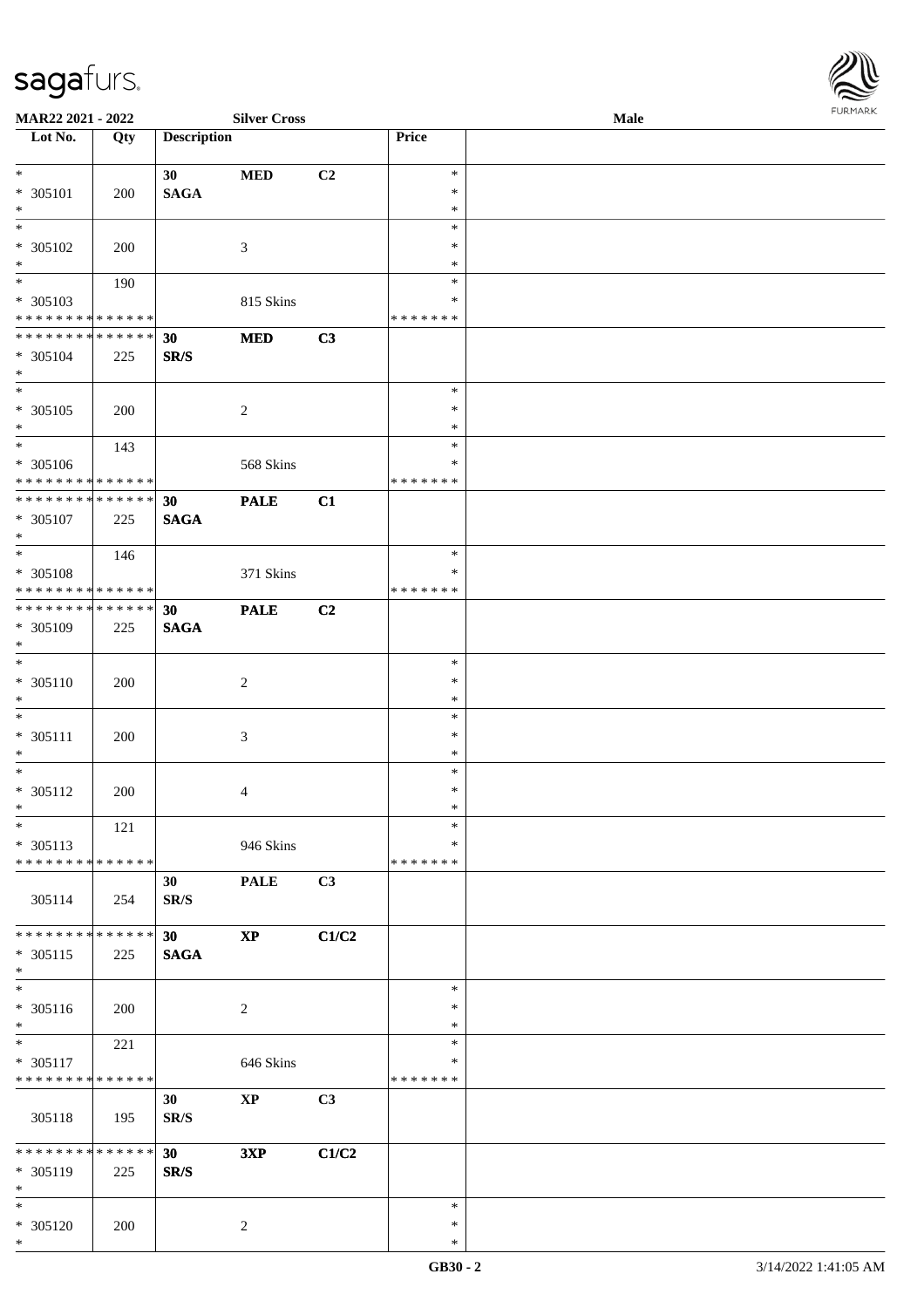

| MAR22 2021 - 2022                                 |     |                    | <b>Silver Cross</b> |       |                             | <b>FURMARK</b><br><b>Male</b> |  |  |
|---------------------------------------------------|-----|--------------------|---------------------|-------|-----------------------------|-------------------------------|--|--|
| Lot No.                                           | Qty | <b>Description</b> |                     |       | Price                       |                               |  |  |
| $*$                                               | 203 | 30                 | 3XP                 | C1/C2 | $\ast$<br>$\ast$            |                               |  |  |
| $* 305121$<br>* * * * * * * * * * * * * *         |     | SR/S               |                     |       | *******                     |                               |  |  |
| 305122                                            | 202 | 30<br><b>SROY</b>  | <b>MED</b>          | C1/C2 |                             |                               |  |  |
| * * * * * * * * * * * * * *<br>* 305123<br>$*$    | 205 | 30<br><b>SROY</b>  | <b>PALE</b>         | C1/C2 |                             |                               |  |  |
| $*$<br>* 305124<br>* * * * * * * * * * * * * *    | 108 |                    | 313 Skins           |       | $\ast$<br>*<br>*******      |                               |  |  |
| * * * * * * * * * * * * * *<br>* 305125<br>$\ast$ | 195 | 30<br><b>SROY</b>  | <b>XP</b>           | C1/C2 |                             |                               |  |  |
| $*$<br>* 305126<br>* * * * * * * * * * * * * * *  | 51  |                    | 246 Skins           |       | $\ast$<br>$\ast$<br>******* |                               |  |  |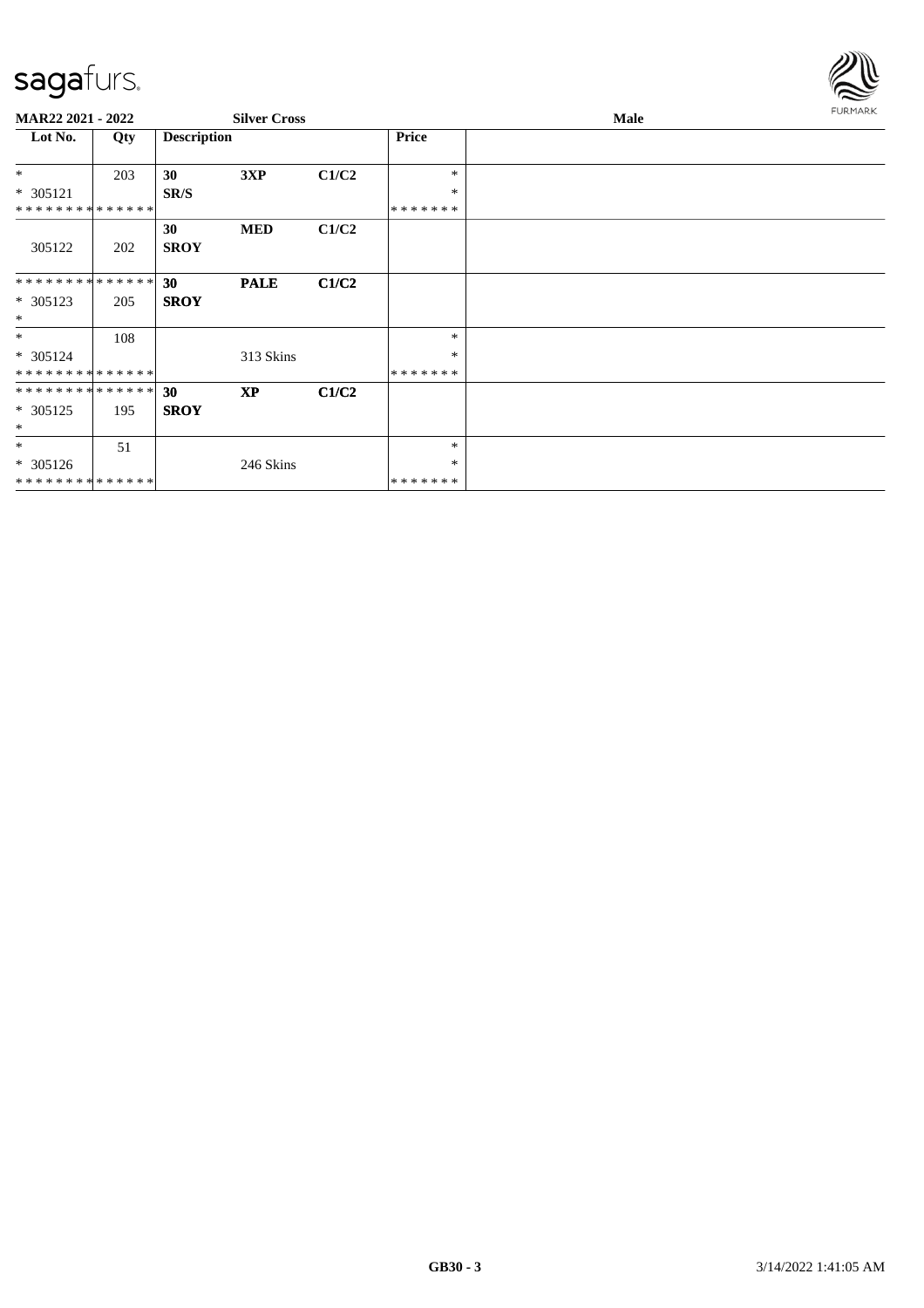

| MAR22 2021 - 2022                |     |                    | <b>Silver Cross</b>    |                |               | Male | FURMARK |
|----------------------------------|-----|--------------------|------------------------|----------------|---------------|------|---------|
| $\overline{\phantom{1}}$ Lot No. | Qty | <b>Description</b> |                        |                | Price         |      |         |
| * * * * * * * * * * * * * *      |     | 20                 | 3XP                    | C1/C2          |               |      |         |
| $* 305181$                       | 265 | SI                 |                        |                |               |      |         |
| $\ast$                           |     |                    |                        |                |               |      |         |
| $\ast$                           | 178 |                    |                        |                | $\ast$        |      |         |
| * 305182                         |     |                    | 443 Skins              |                | $\ast$        |      |         |
| * * * * * * * * * * * * * *      |     |                    |                        |                | * * * * * * * |      |         |
|                                  |     | 20                 | 3XP                    | C3             |               |      |         |
| 305183                           | 266 | ${\bf S}{\bf I}$   |                        |                |               |      |         |
|                                  |     |                    |                        |                |               |      |         |
|                                  |     | 20                 | 2XP/3XP                | C <sub>2</sub> |               |      |         |
| 305184                           | 108 | IB                 | WB1                    |                |               |      |         |
|                                  |     |                    |                        |                |               |      |         |
|                                  |     | 20                 | PAL/XP                 | C <sub>2</sub> |               |      |         |
| 305185                           | 227 | $\mathbf{I}$       |                        |                |               |      |         |
|                                  |     |                    |                        |                |               |      |         |
| * * * * * * * * * * * * * *      |     | 20                 | $\mathbf{X}\mathbf{P}$ | C1             |               |      |         |
| * 305186                         | 265 | SR/S               |                        |                |               |      |         |
| $\ast$                           |     |                    |                        |                |               |      |         |
| $\ast$                           | 61  |                    |                        |                | $\ast$        |      |         |
| * 305187                         |     |                    | 326 Skins              |                | $\ast$        |      |         |
| * * * * * * * * * * * * * *      |     |                    |                        |                | * * * * * * * |      |         |
| * * * * * * * * * * * * * *      |     | 20                 | 3XP                    | C1/C2          |               |      |         |
| * 305188                         | 265 | SR/S               |                        |                |               |      |         |
| $\ast$                           |     |                    |                        |                |               |      |         |
| $\ast$                           |     |                    |                        |                | $\ast$        |      |         |
| * 305189                         | 240 |                    | $\overline{c}$         |                | $\ast$        |      |         |
| $\ast$                           |     |                    |                        |                | $\ast$        |      |         |
| $\ast$                           | 84  |                    |                        |                | $\ast$        |      |         |
| * 305190                         |     |                    | 589 Skins              |                | $\ast$        |      |         |
| * * * * * * * * * * * * * *      |     |                    |                        |                | * * * * * * * |      |         |
|                                  |     | 20                 | 2XP/3XP                | C <sub>2</sub> |               |      |         |
| 305191                           | 162 | <b>IA</b>          | WB1                    |                |               |      |         |
|                                  |     |                    |                        |                |               |      |         |
|                                  |     | 30/20              | PAL/XP                 | C <sub>2</sub> |               |      |         |
| 305192                           | 76  | IA                 | SL1                    |                |               |      |         |
|                                  |     |                    |                        |                |               |      |         |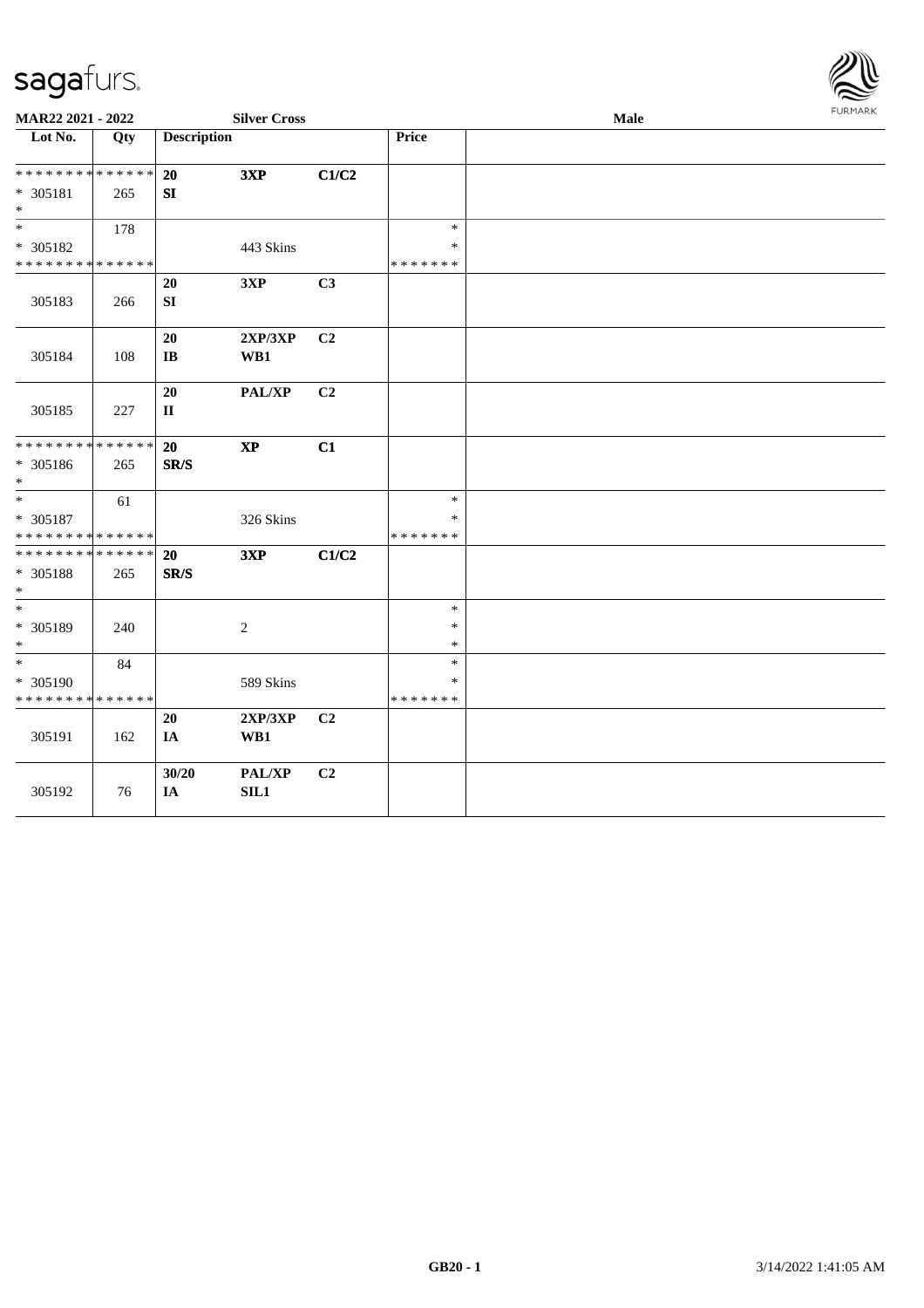

| <b>MAR22 2021 - 2022</b> |     |                    | <b>Silver Cross</b>          |                |              | FURMARK |  |
|--------------------------|-----|--------------------|------------------------------|----------------|--------------|---------|--|
| Lot No.                  | Qty | <b>Description</b> |                              |                | <b>Price</b> |         |  |
| 305241                   | 154 | $\bf{0}$<br>IB     | <b>PAL/XP</b><br><b>CHIP</b> | C2             |              |         |  |
| 305242                   | 125 | 0<br>IA            | <b>PAL/XP</b><br><b>CHIP</b> | C <sub>2</sub> |              |         |  |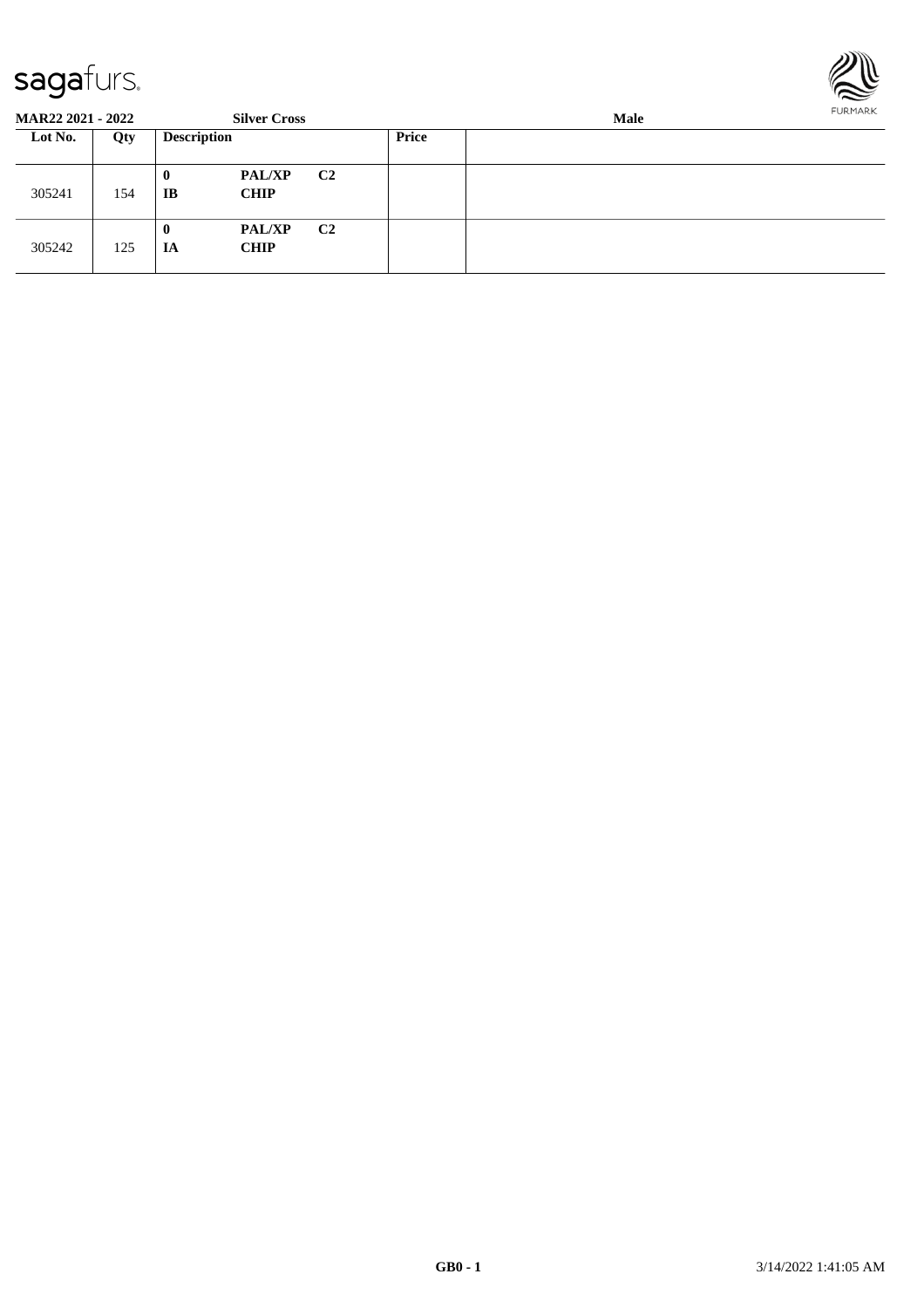

| <b>MAR22 2021 - 2022</b>               |     |                    | <b>Silver Cross</b>          |                |                              | Male | <b>FURMARK</b> |
|----------------------------------------|-----|--------------------|------------------------------|----------------|------------------------------|------|----------------|
| Lot No.                                | Qty | <b>Description</b> |                              |                | <b>Price</b>                 |      |                |
| 305301                                 | 163 | IB                 | <b>PAL/XP</b><br><b>CHIP</b> | C <sub>2</sub> |                              |      |                |
| $* 305302$<br>$*$                      | 345 | S/SI               | <b>PAL/XP</b>                | C <sub>2</sub> |                              |      |                |
| $\ast$<br>$* 305303$<br>************** | 97  |                    | 442 Skins                    |                | $\ast$<br>∗<br>* * * * * * * |      |                |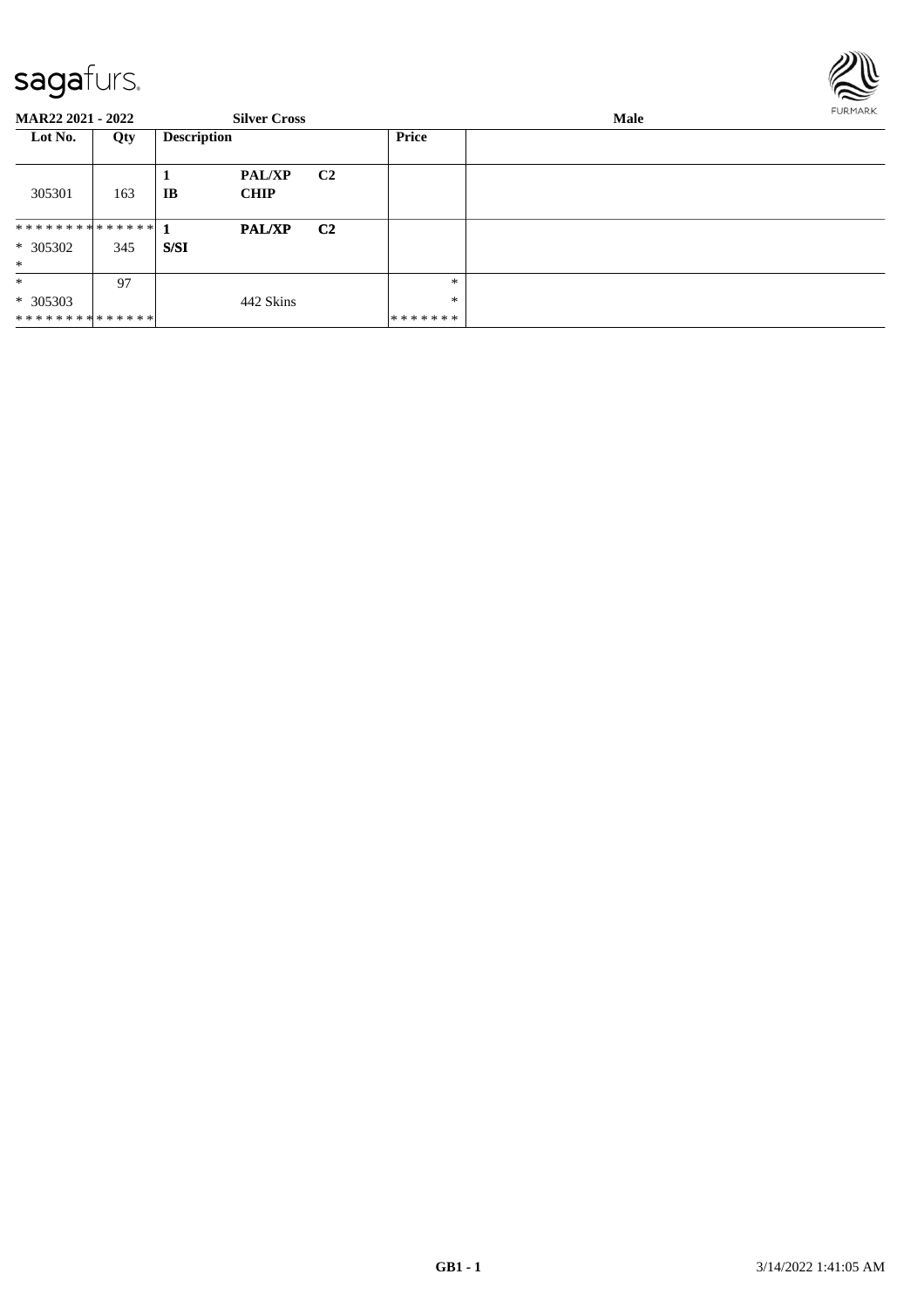|                                                                    | $-$ -g- $-$ |                    |                                   |                |                             |             |           | $\approx$      |
|--------------------------------------------------------------------|-------------|--------------------|-----------------------------------|----------------|-----------------------------|-------------|-----------|----------------|
| <b>MAR22 2021 - 2022</b>                                           |             |                    | <b>Silver Cross</b><br>Seasonable |                |                             | <b>Male</b> | Lowgrades | <b>FURMARK</b> |
| Lot No.                                                            | Qty         | <b>Description</b> |                                   |                | <b>Price</b>                |             |           |                |
| 305361                                                             | 177         | 40/30<br>Ш         | <b>ALL</b>                        | C <sub>2</sub> |                             |             |           |                |
| 305362                                                             | 55          | 40/30<br>Ш         | ALL<br>DAM2                       | C <sub>2</sub> |                             |             |           |                |
| * * * * * * * * <mark>* * * * * *</mark> *<br>$* 305363$<br>$\ast$ | 305         | 20/0<br>III        | <b>ALL</b>                        | C2             |                             |             |           |                |
| $\ast$<br>* 305364<br>* * * * * * * * * * * * * *                  | 76          |                    | 381 Skins                         |                | $\ast$<br>$\ast$<br>******* |             |           |                |
| 305365                                                             | 108         | 20/0<br>Ш          | ALL<br>DAM2                       | C <sub>2</sub> |                             |             |           |                |
| 305366                                                             | 46          | 1/2<br>III         | <b>ALL</b>                        | C <sub>2</sub> |                             |             |           |                |

 $\mathbb{Z} \mathbb{R}$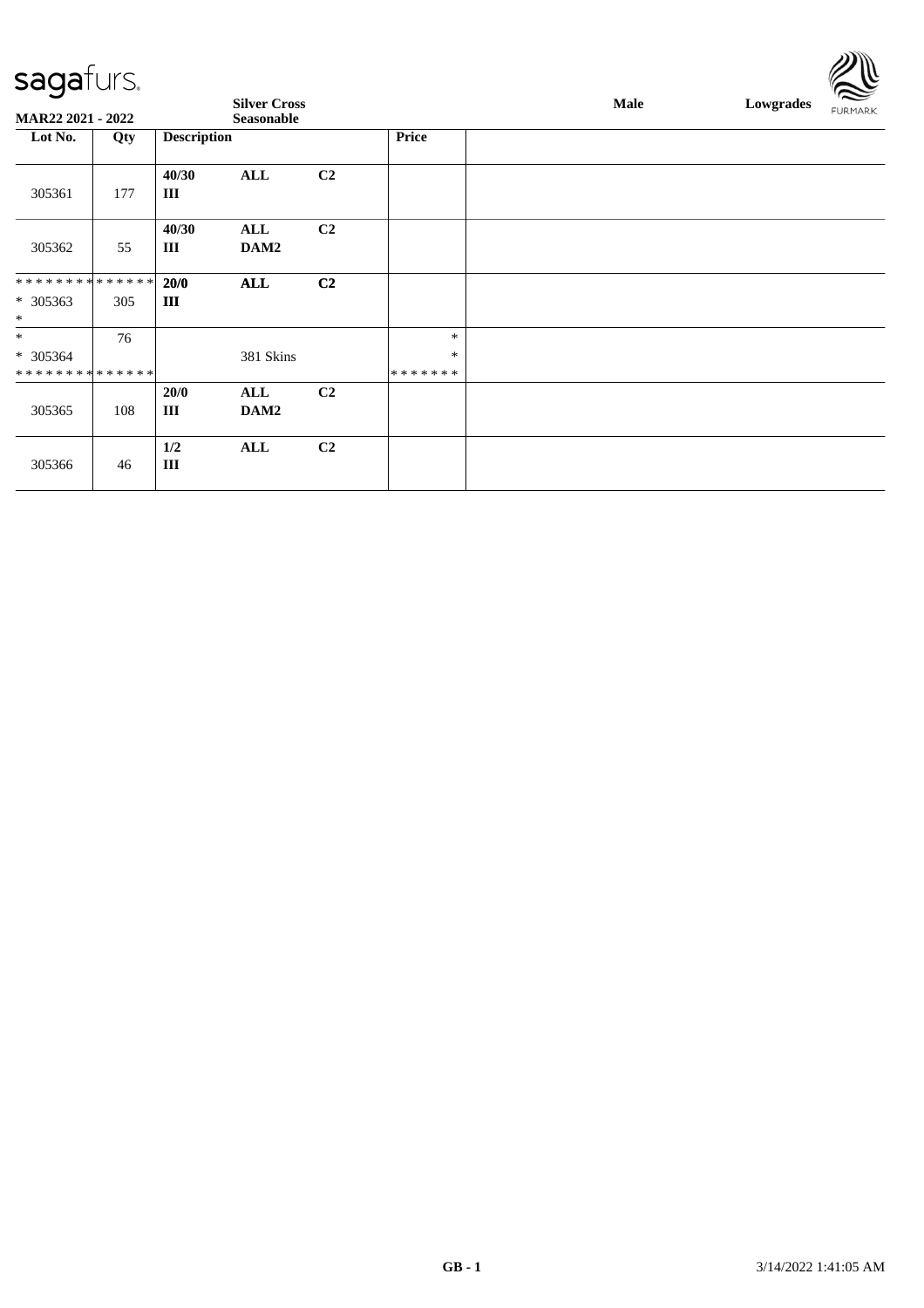

| MAR22 2021 - 2022                                                     |     |                                      | <b>Silver Cross</b> |                |                                   | Female |  |
|-----------------------------------------------------------------------|-----|--------------------------------------|---------------------|----------------|-----------------------------------|--------|--|
| Lot No.                                                               | Qty | <b>Description</b>                   |                     |                | Price                             |        |  |
| ******** <mark>******</mark><br>$* 405001$<br>$\ast$                  | 465 | $\mathbf{0}$<br>SI                   | <b>Dark</b>         | C1/C2          |                                   |        |  |
| $\overline{\ast}$<br>* 405002<br>* * * * * * * * * * * * * *          | 99  |                                      | 564 Skins           |                | $\ast$<br>∗<br>* * * * * * *      |        |  |
| 405003                                                                | 203 | $\bf{0}$<br>SI                       | Dark                | C3             |                                   |        |  |
| * * * * * * * * * * * * * *<br>$* 405004$<br>$\ast$                   | 465 | $\mathbf{0}$<br>SI                   | <b>MED</b>          | C1/C2          |                                   |        |  |
| $\ast$<br>$* 405005$<br>* * * * * * * * * * * * * *                   | 362 |                                      | 827 Skins           |                | $\ast$<br>$\ast$<br>* * * * * * * |        |  |
| 405006                                                                | 253 | $\bf{0}$<br>SI                       | $\bf MED$           | C3             |                                   |        |  |
| 405007                                                                | 441 | $\bf{0}$<br>SI                       | <b>PALE</b>         | C1/C2          |                                   |        |  |
| 405008                                                                | 221 | $\boldsymbol{0}$<br>SI               | <b>PALE</b>         | C3             |                                   |        |  |
| 405009                                                                | 369 | $\bf{0}$<br><b>SAGA</b>              | <b>Dark</b>         | C1             |                                   |        |  |
| * * * * * * * * * * * * * *<br>$* 405010$<br>$*$                      | 425 | $\mathbf{0}$<br><b>SAGA</b>          | <b>Dark</b>         | C <sub>2</sub> |                                   |        |  |
| $\ast$<br>$* 405011$<br>* * * * * * * * * * * * * *                   | 60  |                                      | 485 Skins           |                | $\ast$<br>$\ast$<br>* * * * * * * |        |  |
| 405012                                                                | 308 | $\bf{0}$<br>$\mathbf{SR}/\mathbf{S}$ | Dark                | C3             |                                   |        |  |
| **************<br>$* 405013$<br>$*$                                   | 445 | $\mathbf{0}$<br><b>SAGA</b>          | <b>MED</b>          | C1             |                                   |        |  |
| $*$<br>$* 405014$<br>* * * * * * * * * * * * * * *                    | 340 |                                      | 785 Skins           |                | $\ast$<br>∗<br>* * * * * * *      |        |  |
| * * * * * * * * * * * * * * *<br>$* 405015$<br>$*$                    | 405 | $\mathbf{0}$<br><b>SAGA</b>          | <b>MED</b>          | C2             |                                   |        |  |
| $\overline{\phantom{0}}$<br>$* 405016$<br>* * * * * * * * * * * * * * | 87  |                                      | 492 Skins           |                | $\ast$<br>∗<br>* * * * * * *      |        |  |
| 405017                                                                | 254 | $\bf{0}$<br>SR/S                     | <b>MED</b>          | C3             |                                   |        |  |
| 405018                                                                | 491 | $\mathbf{0}$<br><b>SAGA</b>          | <b>PALE</b>         | C1             |                                   |        |  |
| 405019                                                                | 332 | $\mathbf{0}$<br><b>SAGA</b>          | <b>PALE</b>         | C2             |                                   |        |  |
| 405020                                                                | 159 | $\mathbf{0}$<br>SR/S                 | <b>PALE</b>         | C3             |                                   |        |  |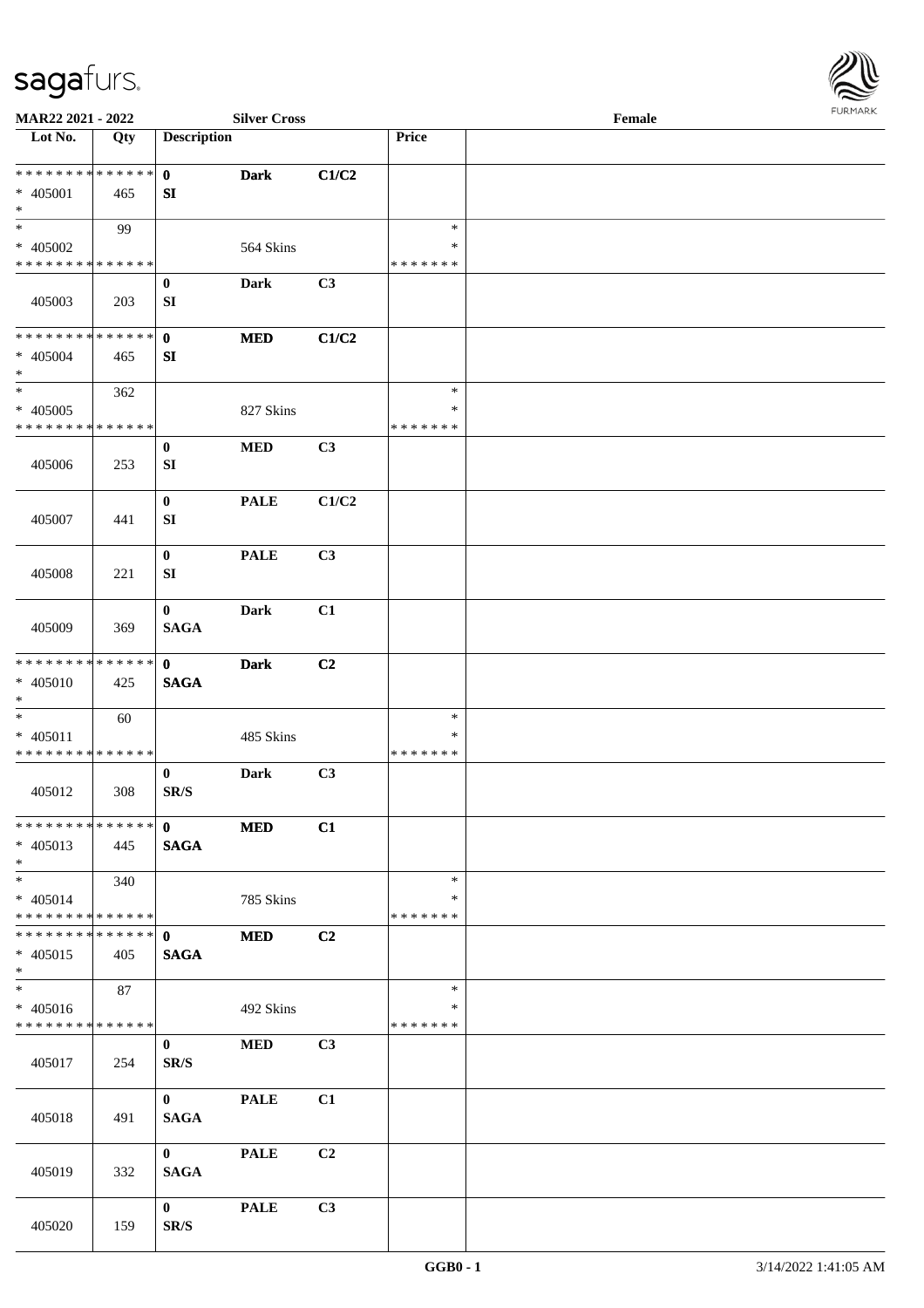

| <b>MAR22 2021 - 2022</b>               |     |                             | <b>Silver Cross</b> |       |                        | Female | <b>FURMARK</b> |
|----------------------------------------|-----|-----------------------------|---------------------|-------|------------------------|--------|----------------|
| Lot No.                                | Qty | <b>Description</b>          |                     |       | <b>Price</b>           |        |                |
| 405021                                 | 343 | $\bf{0}$<br><b>SROY</b>     | <b>Dark</b>         | C1/C2 |                        |        |                |
| ************** 0<br>* 405022<br>$\ast$ | 445 | <b>SROY</b>                 | <b>MED</b>          | C1/C2 |                        |        |                |
| $*$<br>* 405023<br>**************      | 76  |                             | 521 Skins           |       | *<br>$\ast$<br>******* |        |                |
| 405024                                 | 404 | $\mathbf{0}$<br><b>SROY</b> | <b>PALE</b>         | C1/C2 |                        |        |                |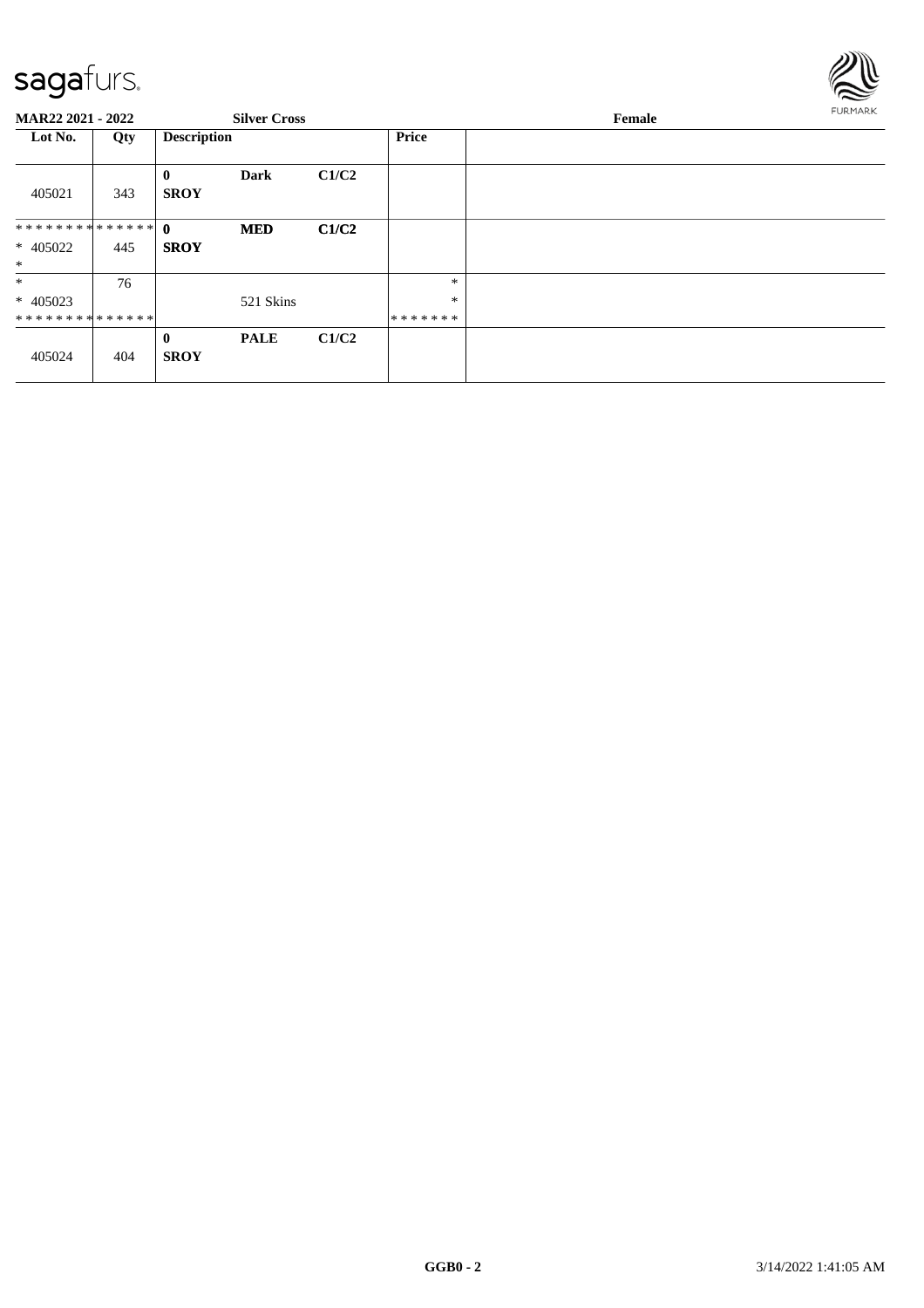

| MAR22 2021 - 2022                           |     |                    | <b>Silver Cross</b> |       |                    | Female |  |
|---------------------------------------------|-----|--------------------|---------------------|-------|--------------------|--------|--|
| Lot No.                                     | Qty | <b>Description</b> |                     |       | Price              |        |  |
|                                             |     |                    |                     |       |                    |        |  |
| 405081                                      | 421 | $\mathbf{1}$<br>SI | <b>Dark</b>         | C1/C2 |                    |        |  |
| 405082                                      | 175 | $\mathbf{1}$<br>SI | <b>Dark</b>         | C3    |                    |        |  |
| * * * * * * * * * * * * * * *               |     | $\mathbf{1}$       | <b>MED</b>          | C1/C2 |                    |        |  |
| * 405083<br>$\ast$                          | 505 | SI                 |                     |       |                    |        |  |
| $\ast$                                      | 86  |                    |                     |       | $\ast$             |        |  |
| $* 405084$                                  |     |                    | 591 Skins           |       | ∗                  |        |  |
| * * * * * * * * * * * * * * *               |     |                    |                     |       | * * * * * * *      |        |  |
| 405085                                      | 268 | $\mathbf{1}$<br>SI | $\bf MED$           | C3    |                    |        |  |
| 405086                                      | 425 | $\mathbf{1}$<br>SI | <b>PALE</b>         | C1/C2 |                    |        |  |
| 405087                                      | 376 | $\mathbf{1}$<br>SI | <b>PALE</b>         | C3    |                    |        |  |
| * * * * * * * * * * * * * * *               |     | $\mathbf{1}$       | <b>Dark</b>         | C1    |                    |        |  |
| * 405088<br>$\ast$                          | 485 | <b>SAGA</b>        |                     |       |                    |        |  |
| $_{\ast}$                                   | 123 |                    |                     |       | $\ast$             |        |  |
| * 405089                                    |     |                    | 608 Skins           |       | ∗                  |        |  |
| * * * * * * * * * * * * * *                 |     |                    |                     |       | * * * * * * *      |        |  |
| 405090                                      | 349 | 1<br><b>SAGA</b>   | <b>Dark</b>         | C1    |                    |        |  |
|                                             |     |                    | <b>Dark</b>         | C2    |                    |        |  |
| $* 405091$<br>$\ast$                        | 485 | <b>SAGA</b>        |                     |       |                    |        |  |
| $\ast$                                      | 306 |                    |                     |       | $\ast$             |        |  |
| * 405092                                    |     |                    | 791 Skins           |       | $\ast$             |        |  |
| **************                              |     |                    |                     |       | *******            |        |  |
| ************** 1<br>* 405093<br>$*$         | 485 | SR/S               | <b>Dark</b>         | C3    |                    |        |  |
| $*$                                         | 142 |                    |                     |       | $\ast$             |        |  |
| $* 405094$                                  |     |                    | 627 Skins           |       | ∗                  |        |  |
| * * * * * * * * * * * * * * *               |     |                    |                     |       | * * * * * * *      |        |  |
| ************** 1                            |     |                    | <b>MED</b>          | C1    |                    |        |  |
| * 405095                                    | 485 | <b>SAGA</b>        |                     |       |                    |        |  |
| $*$<br>$\overline{\phantom{1}}$             |     |                    |                     |       |                    |        |  |
|                                             | 270 |                    |                     |       | $\ast$             |        |  |
| $* 405096$<br>* * * * * * * * * * * * * * * |     |                    | 755 Skins           |       | ∗<br>* * * * * * * |        |  |
| ******** <mark>******</mark> 1              |     |                    |                     |       |                    |        |  |
| * 405097<br>$*$                             | 485 | <b>SAGA</b>        | <b>MED</b>          | C2    |                    |        |  |
| $\ast$                                      |     |                    |                     |       | $\ast$             |        |  |
| * 405098<br>$*$                             | 440 |                    | 2                   |       | $\ast$<br>$\ast$   |        |  |
| $*$                                         | 85  |                    |                     |       | $\ast$             |        |  |
| * 405099                                    |     |                    | 1010 Skins          |       | ∗                  |        |  |
| * * * * * * * * * * * * * * *               |     |                    |                     |       | * * * * * * *      |        |  |
| * * * * * * * * * * * * * * *               |     | $\mathbf{1}$       | <b>MED</b>          | C3    |                    |        |  |
| $* 405100$                                  | 485 | SR/S               |                     |       |                    |        |  |
| $*$                                         |     |                    |                     |       |                    |        |  |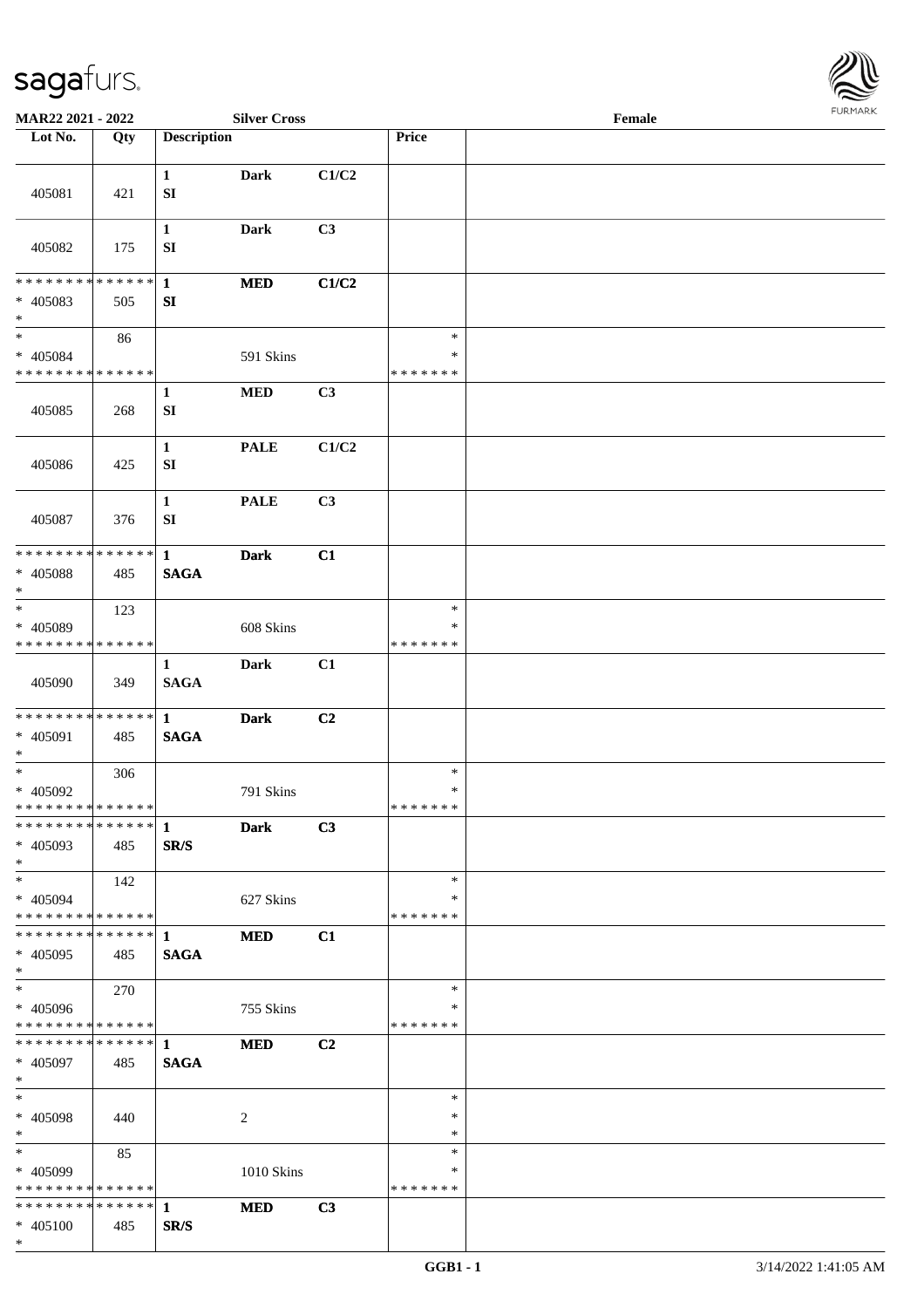

| MAR22 2021 - 2022                                    |     |                             | <b>Silver Cross</b> |                |                   | 1.91111111 |  |
|------------------------------------------------------|-----|-----------------------------|---------------------|----------------|-------------------|------------|--|
| Lot No.                                              | Qty | <b>Description</b>          |                     |                | Price             |            |  |
| $*$ $-$<br>* 405101                                  | 141 | $\mathbf{1}$<br>SR/S        | <b>MED</b>          | C3             | $\ast$<br>$\ast$  |            |  |
| * * * * * * * * <mark>* * * * * *</mark>             |     |                             |                     |                | * * * * * * *     |            |  |
| 405102                                               | 507 | $\mathbf{1}$<br><b>SAGA</b> | <b>PALE</b>         | C1             |                   |            |  |
| 405103                                               | 398 | $\mathbf{1}$<br><b>SAGA</b> | <b>PALE</b>         | C2             |                   |            |  |
| 405104                                               | 367 | $\mathbf{1}$<br>SR/S        | <b>PALE</b>         | C3             |                   |            |  |
|                                                      |     |                             | <b>Dark</b>         | C1             |                   |            |  |
| * 405105<br>$*$                                      | 465 | <b>SROY</b>                 |                     |                |                   |            |  |
|                                                      | 70  |                             |                     |                | $\ast$            |            |  |
| * 405106<br>* * * * * * * * <mark>* * * * * *</mark> |     |                             | 535 Skins           |                | *<br>*******      |            |  |
| 405107                                               | 498 | $\mathbf{1}$<br><b>SROY</b> | <b>Dark</b>         | C <sub>2</sub> |                   |            |  |
| * * * * * * * * * * * * * * *                        |     | $\mathbf{1}$                | <b>MED</b>          | C1             |                   |            |  |
| * 405108<br>$*$                                      | 465 | <b>SROY</b>                 |                     |                |                   |            |  |
| $*$                                                  | 233 |                             |                     |                | $\ast$            |            |  |
| * 405109<br>* * * * * * * * * * * * * *              |     |                             | 698 Skins           |                | $\ast$<br>******* |            |  |
| 405110                                               | 360 | $\mathbf{1}$<br><b>SROY</b> | <b>MED</b>          | C2             |                   |            |  |
| 405111                                               | 415 | $\mathbf{1}$<br><b>SROY</b> | <b>PALE</b>         | C1/C2          |                   |            |  |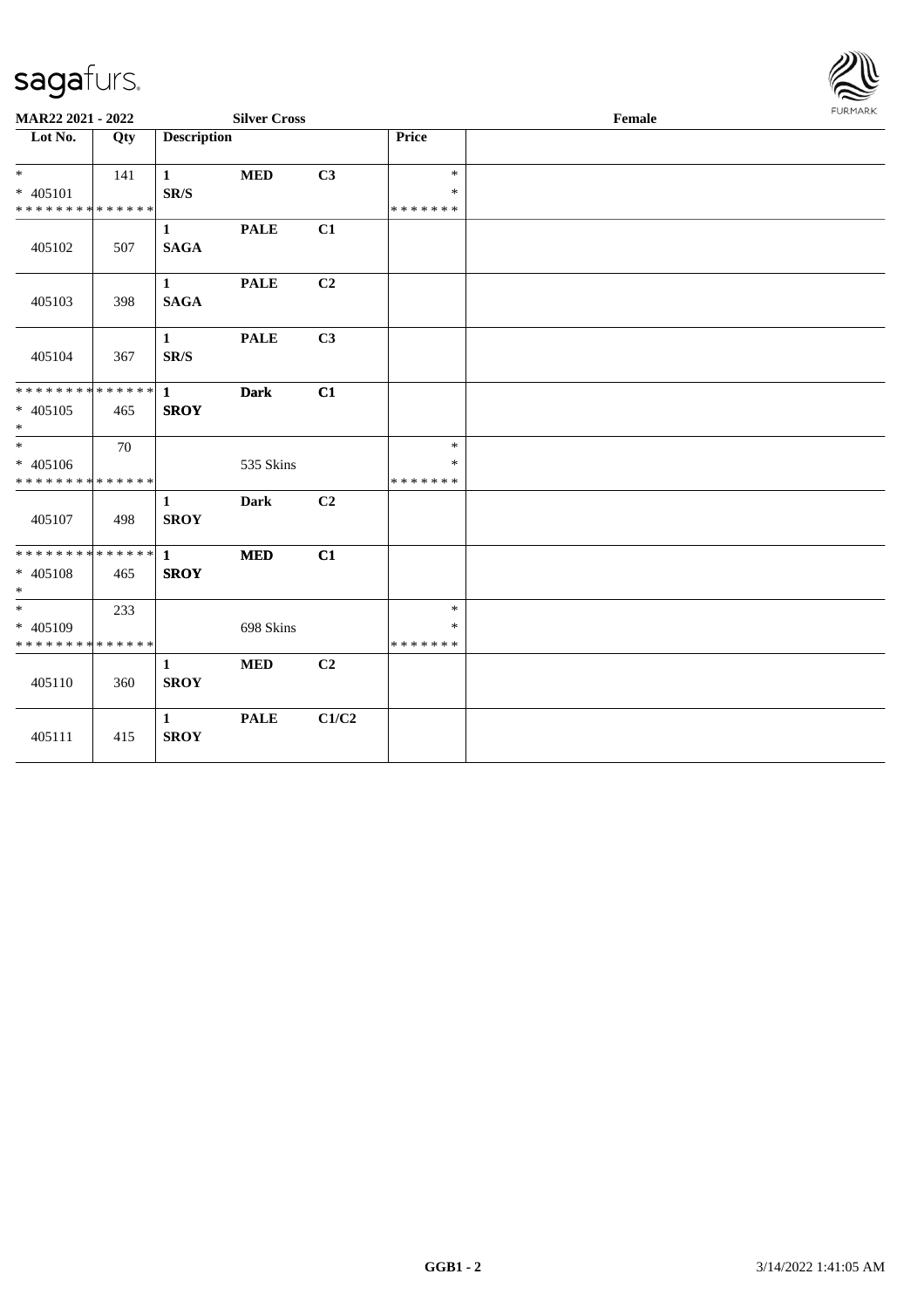

| <b>MAR22 2021 - 2022</b> |     |                    | <b>Silver Cross</b> |                |              | FURMARK |  |
|--------------------------|-----|--------------------|---------------------|----------------|--------------|---------|--|
| Lot No.<br>Qty           |     | <b>Description</b> |                     |                | <b>Price</b> |         |  |
| 405161                   | 190 | 3<br>SR/S          | <b>PAL/XP</b>       | C1/C2          |              |         |  |
| 405162                   | 35  | 3<br>SR/S          | <b>PAL/XP</b>       | C <sub>3</sub> |              |         |  |
| 405163                   | 84  | 3<br>SR/S          | 2XP/3XP             | C <sub>2</sub> |              |         |  |
| 405164                   | 46  | 2/3<br>IA          | 2XP/3XP<br>FIG1     | C1/C2          |              |         |  |